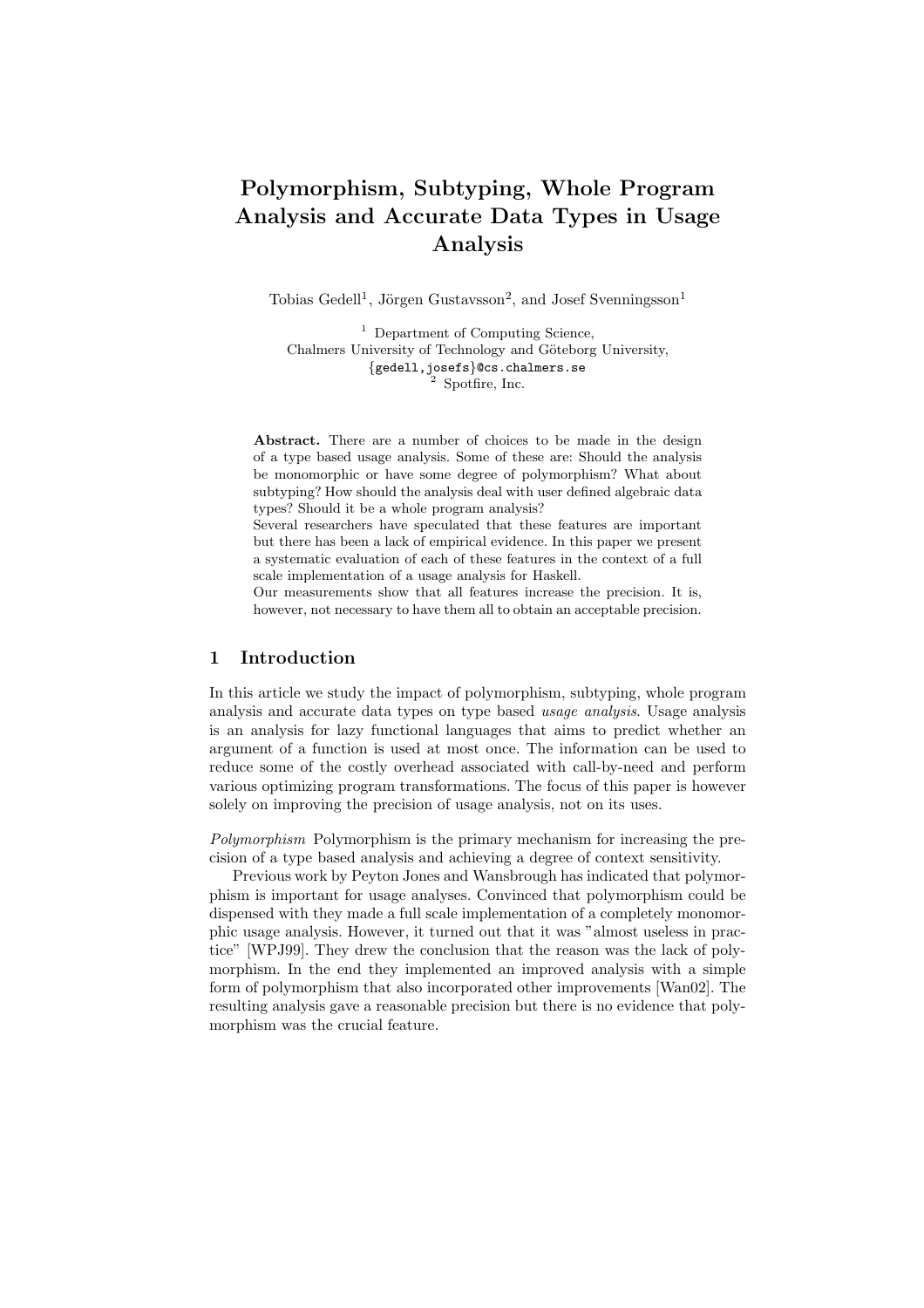Studies of other program analyses have come to a different conclusion about polymorphism. On example is points-to analysis for C for which several studies have shown that monomorphic analyses [FFA00,HT01,FRD00,Das00,DLFR01] give adequate precision for the purpose of an optimizing compiler [DLFR01]. Moreover, extending these analyses with polymorphism seem to have only a moderate effect [FFA00,DLFR01].

Point-to analysis may not be directly relevant for usage analysis but it still begs the question of how much polymorphism really can contribute to the precision of an analysis. One of the goals of this paper has been to shed some light on this question.

Subtyping Another important feature in type based analysis is subtyping. It provides a mechanism for approximating a type by a less informative super type. This gives a form of context sensitivity since a type may have different super types at different call sites. It also provides a mechanism for combining two types, such as the types of the branches of an if expression, by a common super type. Thus, the effects of subtyping and polymorphism overlap.

This raises a number of questions. Does it suffice with only polymorphism or only subtyping? How much is gained by having the combination?

Whole program analysis Another issue that also concerns context sensitivity is whole program analysis versus modular program analysis. A modular analysis which considers each module in isolation must make a worst case assumption about the context in which it appears.

This will clearly degrade the precision of the analysis. But how much? Is whole program analysis a crucial feature? And how does it interact with the choice of monomorphism versus polymorphism?

Data types Another important design choice in a type based analysis is how to deal with user defined data types. The intuitive and accurate approach may require that the number of annotations on a type is exponential in the size of the type definitions of the analyzed program. The common solution to the problem is to limit the number of annotations on a type in some way, which can lead to loss of precision. The question is how big the loss is in practice.

Contributions In order to evaluate the above features, we have implemented a range of usage analyses:

- With different degrees of polymorphism (Section 3)
- With and without subtyping (Section 4)
- Using different treatments of data types (Section 5)
- As whole program analyses and as modular analyses (Section 6)

All analyses have been implemented in the GHC compiler and have been measured with GHC's optimizing program transformations both enabled and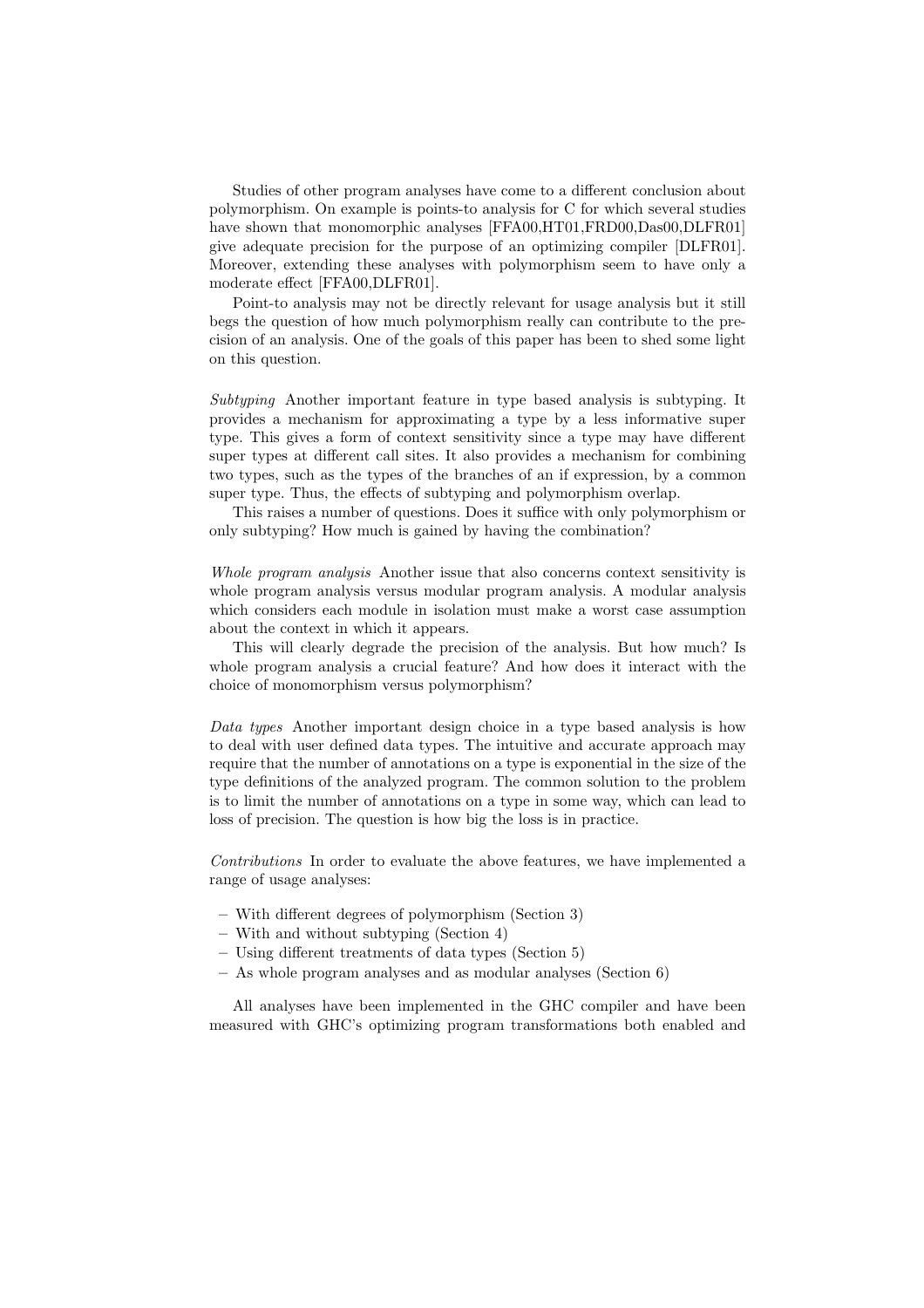disabled. We present figures summarizing (the arithmetic mean of) the effectiveness of each of the different features. More detailed figures for each of the programs we've analyzed can be found in the first authors licentiate thesis [Ged06].

We have not measured every combination of the above features. Instead we have started with a very precise analysis and successively turned off various features to see how much precision is lost. The initial analysis is the most precise in all but one aspect. It doesn't use whole program analysis. Our reason for that is that we wanted to stay close to how we would have implemented the analysis in GHC. Since GHC supports separate compilation so does our base line analysis.

Our systematic evaluation shows that each of these features has a significant impact on the precision of the analysis. Especially, it is clear that some kind of context sensitivity is needed through polymorphism or subtyping. Our results also show that the different features partly overlap. The combined effect of polymorphism and subtyping is for example not very dramatic although each one of them has a large effect on the accuracy. Another example is that whole program analysis is more important for monomorphic analysis than polymorphic analysis.

#### 2 Usage Analysis

Implementations of lazy functional languages maintain sharing of evaluation by updating. For example, the evaluation of

$$
(\lambda x.x + x) (1+2)
$$

proceeds as follows. First, a closure for  $1+2$  is built in the heap and a reference to the closure is passed to the abstraction. Second, to evaluate  $x+x$  the value of  $x$  is required. Thus, the closure is fetched from the heap and evaluated. Third, the closure is updated (i.e., overwritten) with the result so that when the value of x is required again, the expression needs not be recomputed.

The same mechanism is used to implement lazy data structures such as potentially infinite lists.

The sharing of evaluation is crucial for the efficiency of lazy languages. However, it also carries a substantial overhead which is often not needed. For example, if we evaluate

$$
(\lambda x.x + 1) (1 + 2)
$$

then the update of the closure is unnecessary because the argument is only used once.

The aim of usage analysis is to detect such cases. The output of the analysis is an annotated program. Each point in the program that allocates a closure in the heap is annotated with 1 if the closure that is created at that point is always used at most once. It is annotated with  $\omega$  if the closure is possibly used more than once or if the analysis cannot ensure that the closure is used at most once.

The annotations allow a compiler to generate code where the closures are not updated and thus effectively turning call-by-need into call-by-name. Usage analysis also enables a number of program transformations [PJPS96,PJM99].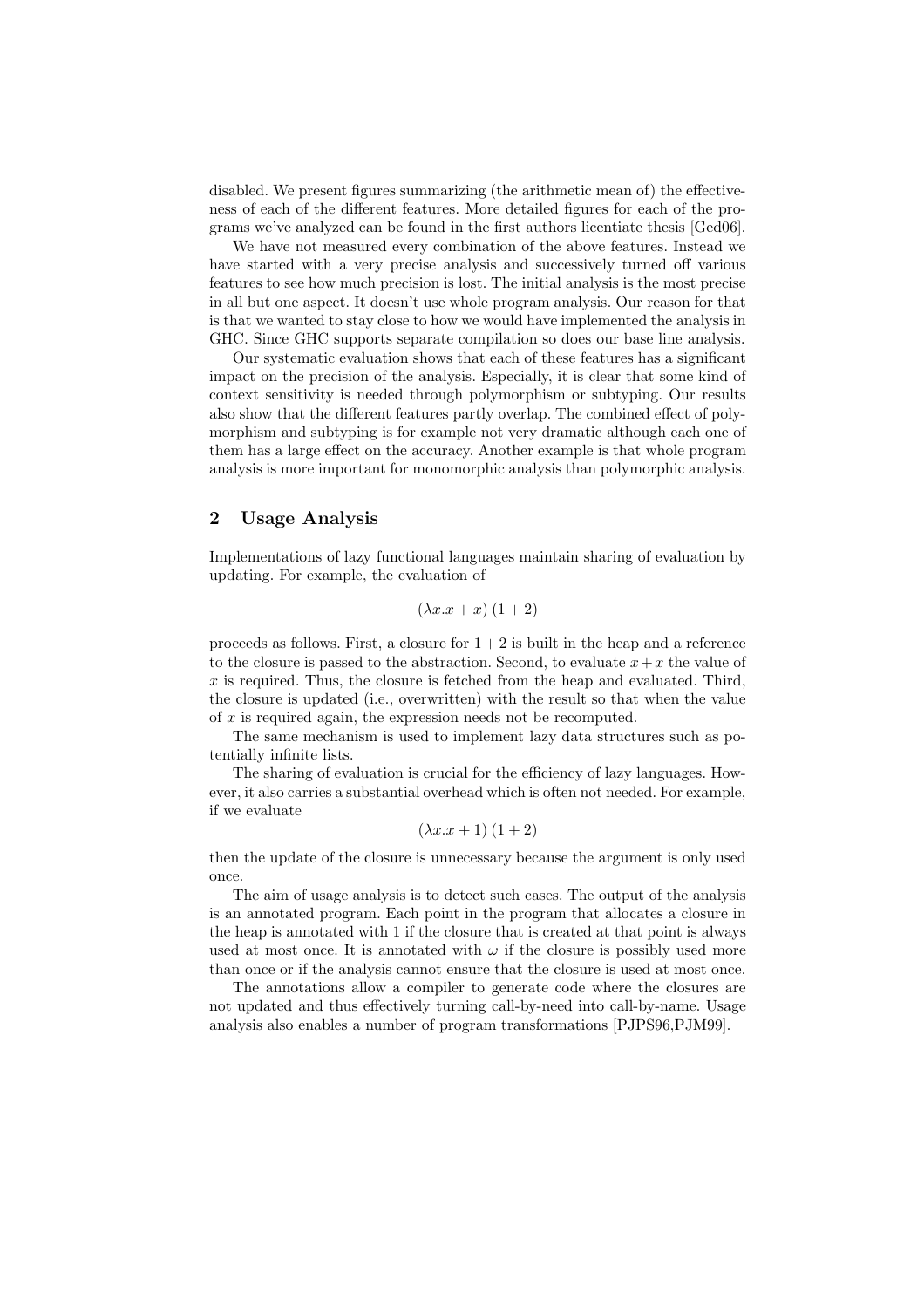Usage analysis has been studied by a number of researchers [LGH+92,Mar93,TWM95,Fax95,Gus98,WPJ99,WPJ00,GS00,Wan02].

#### 2.1 Measuring the Effectiveness

We measured the effectiveness of the analyses by running them on the programs from the nofib suite [Par93] which is a benchmarking suite designed to evaluate the Glasgow Haskell Compiler (GHC). We excluded the toy programs and ran our analysis on the programs classified in the category real but had to exclude the following three programs: HMMS did not compile with GHC on our test system,  $ebnf2ps$  is dependent on a version of Happy that we could not get to work with our version of GHC, and *veritas* because many analyses ran out of memory when analyzing it.

Despite the name of the category, the average size of the programs is unfortunately quite small, ranging from 74 to 2,391 lines of code, libraries excluded.

The notion of effectiveness When measuring the effectiveness it is natural to do so by modifying the runtime system of GHC. The runtime system is modified to collect the data needed to compute the effectiveness during a program's execution.

The easiest way is to count how many created closures that are only used once and how many of those closures that were detected by the analysis. This can be implemented by adding three counters to the runtime system: one that is incremented as soon as an updatable closure is created, one that is incremented each time a closure is used a second time, and one that is incremented as soon as a closure annotated with 1 is created. With these counters one can compute an effectiveness of an analysis:

> closures annotated with 1 created closures − closures used twice

This is the metric used by Wansbrough [Wan02].

A drawback of this approach is that it does not take into account that each program point can only have one annotation – if any of the closures allocated at a program point is used more than once, that program point has to be annotated with  $\omega$  for the analysis to be sound. Thus, any program point which has some closures used more than once and some used at most once would make even a perfect analysis get less than a 100 percent effectiveness. And such program points are common.

What we would like to do is to compute the effectiveness by measuring the proportion of program points that are correctly annotated instead of the proportion of *updates* that are avoided. We, therefore, modified the run time system to compute the best possible annotations which are consistent with the observed run time behavior. I.e., if all the closures allocated at a specific program point is used at most once during the execution, that program point could be annotated with 1 otherwise  $\omega$ . We did this by, for each closure, keeping track of at which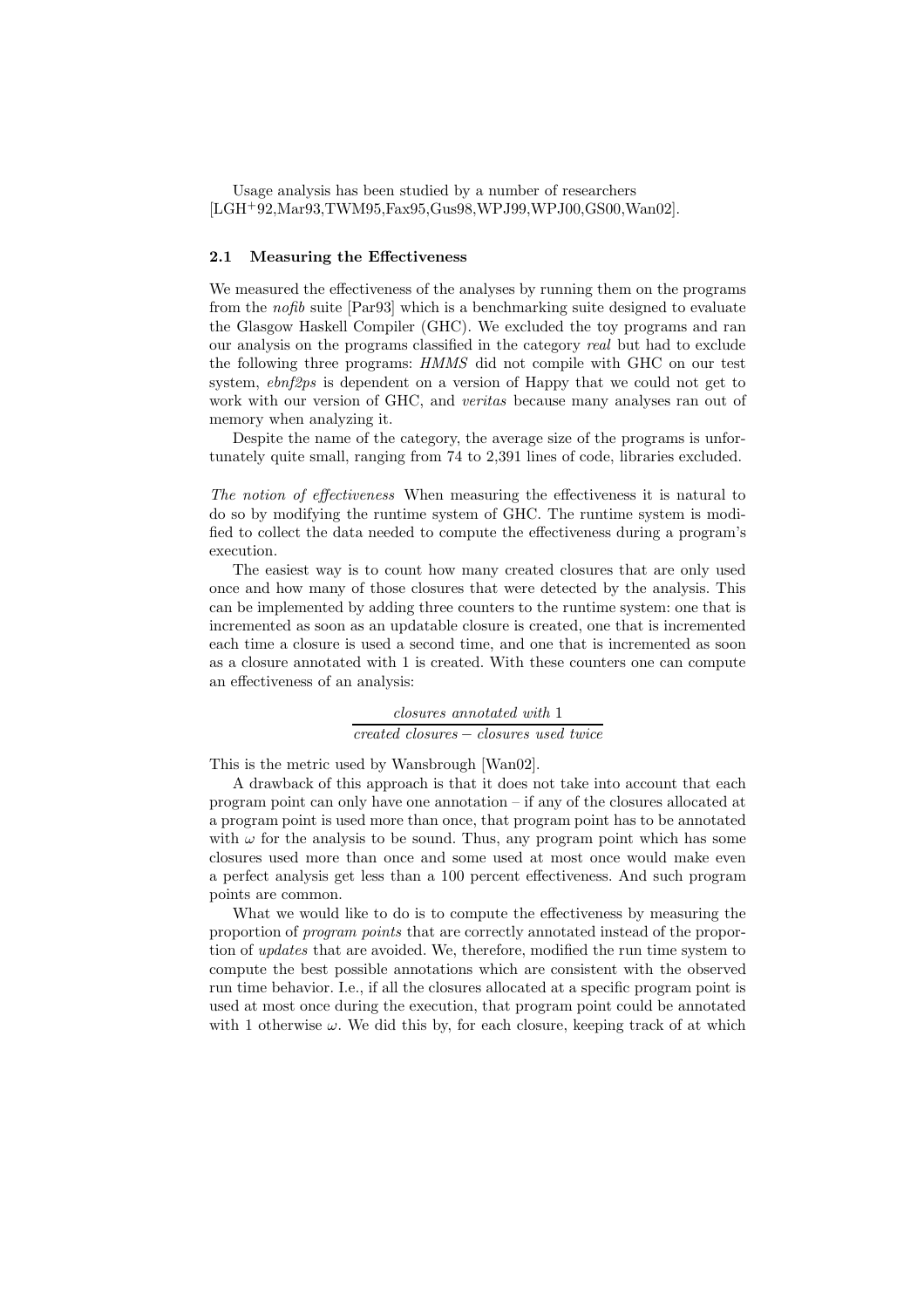program point it was created. When a closure is used a second time we add its program point to the set of program points that need to be annotated with  $\omega$ . We were careful to exclude dead code i.e. code that was not executed in the executions such as parts of imported libraries which were not used. It is important to note that this way of measuring is still based on running the program on a particular input and a perfect analysis may still get an effectiveness which is less than 100 percent.

Wansbrough's and our metrics differ also at another crucial point. The former metric depends very much on how many times each program point that allocates closures is executed. If a single program point allocates a majority of all closures, the computed effectiveness will depend very much on whether that single program point was correctly annotated by the analysis. In contrast, the effectiveness computed with the latter measurement will hardly be affected by one conservative annotation.

We think that our metric is more informative and have, therefore, used it for all our measurements.

Optimizing program transformations Our implementation is based on GHC which is a state of the art Haskell implementation. The specific version of GHC we have used is 5.04.3. GHC parses the programs and translates them into the intermediate language Core, which is essentially System F [PJPS96]. When GHC is run with optimizations turned on (i.e. given the flag  $-0$ ), it performs aggressive program transformation on Core before it is translated further. We inserted our analyses after GHC's program transformations just before the translation to lower level representations.

We ran the analysis with GHC's program transforming optimizations both enabled and disabled. The latter gives us a measure of the effectiveness of an analysis on code prior to program transformations. This is relevant because usage information can be used to guide the program transformations themselves.

## 2.2 Implementation

Actually implementing all the analyses we report on in this paper would have been a daunting task. To get around this problem we used the following trick: The only analysis we actually implemented was the most precise analysis, with polymorphism, polymorphic recursion, subtyping and whole program analysis. This analysis generated constraints, in the form of Constraint Abstractions [GS01]. These constraints have enough structure preserved from the original program to enable us to identify precisely where we can change them to correspond to a lesser precise analysis. We implemented several transformations on our constraints which effectively removed polymorphism, polymorphic recursion, subtyping, whole program analysis and which mimicked various ways of handling data types, respectively.

Although this trick helped us greatly in performing the measurements it had an unfortunate drawback. The transformed constraints, although semantically equivalent to a less precise analysis, was very remote from what an actual analysis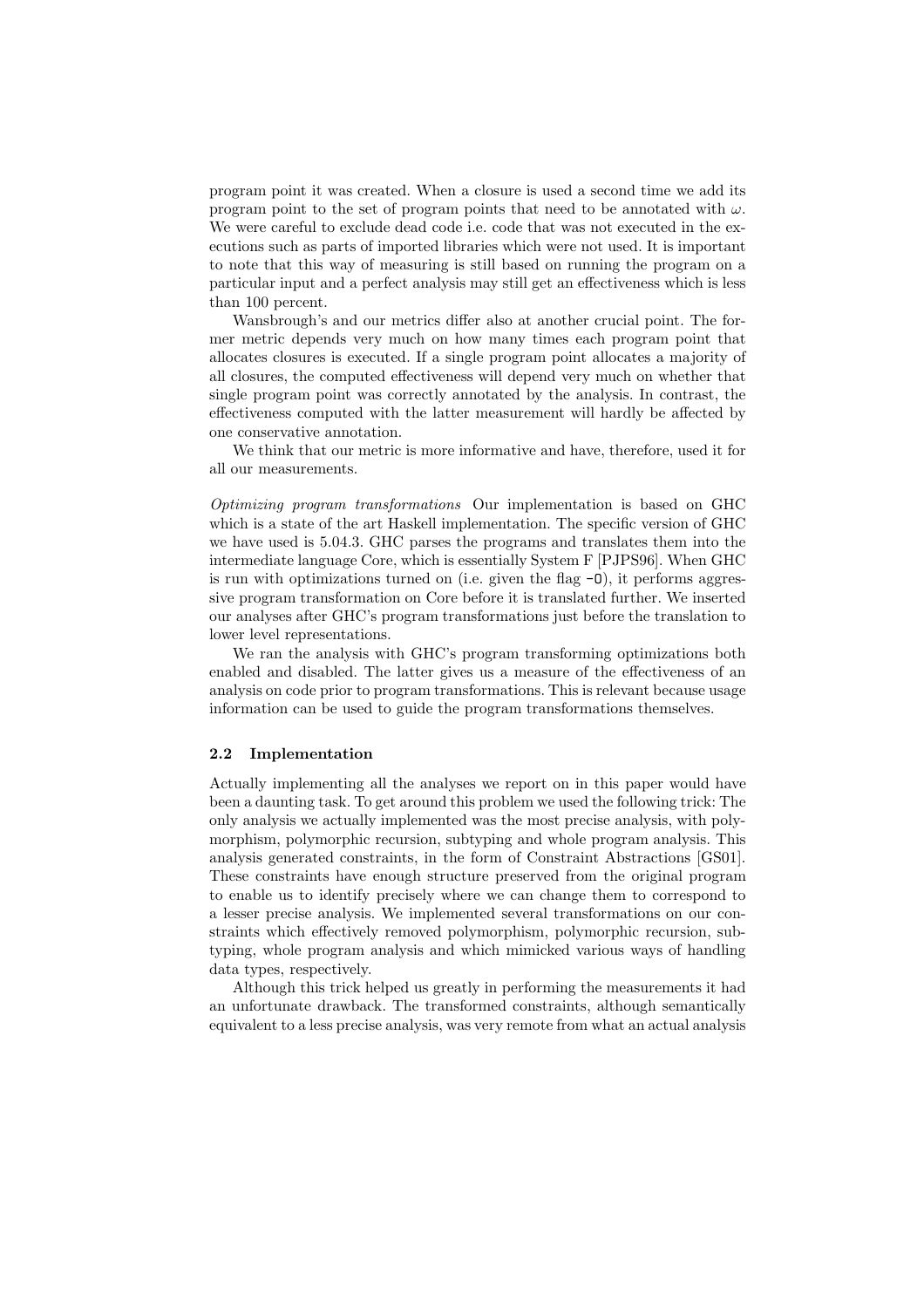would have generated. Several of our translations produced constraints that were very hard for the constraint solver. Therefore, any timings that we might have reported on would have been highly misleading. This is the reason why we have chosen to exclude them from this paper.

## 3 Polymorphism

We start by evaluating usage polymorphism. To see why it can be a useful feature, consider the function that adds up three integers.<sup>3</sup>

$$
plus \mathcal{3} x y z = x + y + z
$$

Which usage type should we give to this function? Since the function uses all its arguments just once, it seems reasonable to give it the following type.

$$
Int^{1} \to Int^{1} \to Int^{1} \to Int^{\omega}
$$

The annotations on the type express that all three arguments are used just once by the function and that the result may be used several times. However, this type is not correct. The problem is that the function may be partially applied:

$$
map
$$
 ( $plus3$  (1 + 2) (3 + 4))  $xs$ 

If xs has at least two elements then  $plus3(1+2)(3+4)$  is used more than once. As a consequence, so is also  $(1 + 2)$  and  $(3 + 4)$ .

To express that functions may be used several times we need to annotate also function arrows. A possible type for  $plus3$  could be:

$$
Int^{\omega} \to^{\omega} Int^{\omega} \to^{\omega} Int^{1} \to^{\omega} Int^{\omega}
$$

The function arrows are annotated with  $\omega$  which indicates that  $plus3$  and its partial applications may be used several times. The price we pay is that the first and the second argument are given the type  $Int^{\omega}$ . This type is sound but it is clearly not a good one for call sites where  $plus3$  is not partially applied. What is needed is a mechanism for separating call sites with different usage.

The solution to the problem is to give the function a usage polymorphic type:

$$
\forall u_0 \ u_1 \ u_2 \ u_3 \ | \ u_2 \leq u_0, u_3 \leq u_0, u_3 \leq u_1. Int^{u_0} \to^{\omega} Int^{u_1} \to^{u_2} Int^{1} \to^{u_3} Int^{\omega}
$$

The type is annotated with usage variables and the type schema contains a set of constraints which restrict how the annotations can be instantiated. A constraint  $u \leq u'$  simply specifies that the values instantiated for u must be smaller than or equal to the values instantiated for u' where we have the ordering that  $1 < \omega$ . This form of polymorphism is usually referred to as constrained polymorphism or bounded polymorphism.

In our example,  $u_2 \leq u_0$  enforces that if a partial application of plus3 to one argument is used more than once then that first argument is also used more than once. Similarly,  $u_3 \leq u_0$  and  $u_3 \leq u_1$  makes sure that if we partially apply plus3 to two arguments and use it more than once then both these arguments are used more than once.

<sup>3</sup> This example is due to Wansbrough and Peyton Jones [WPJ00]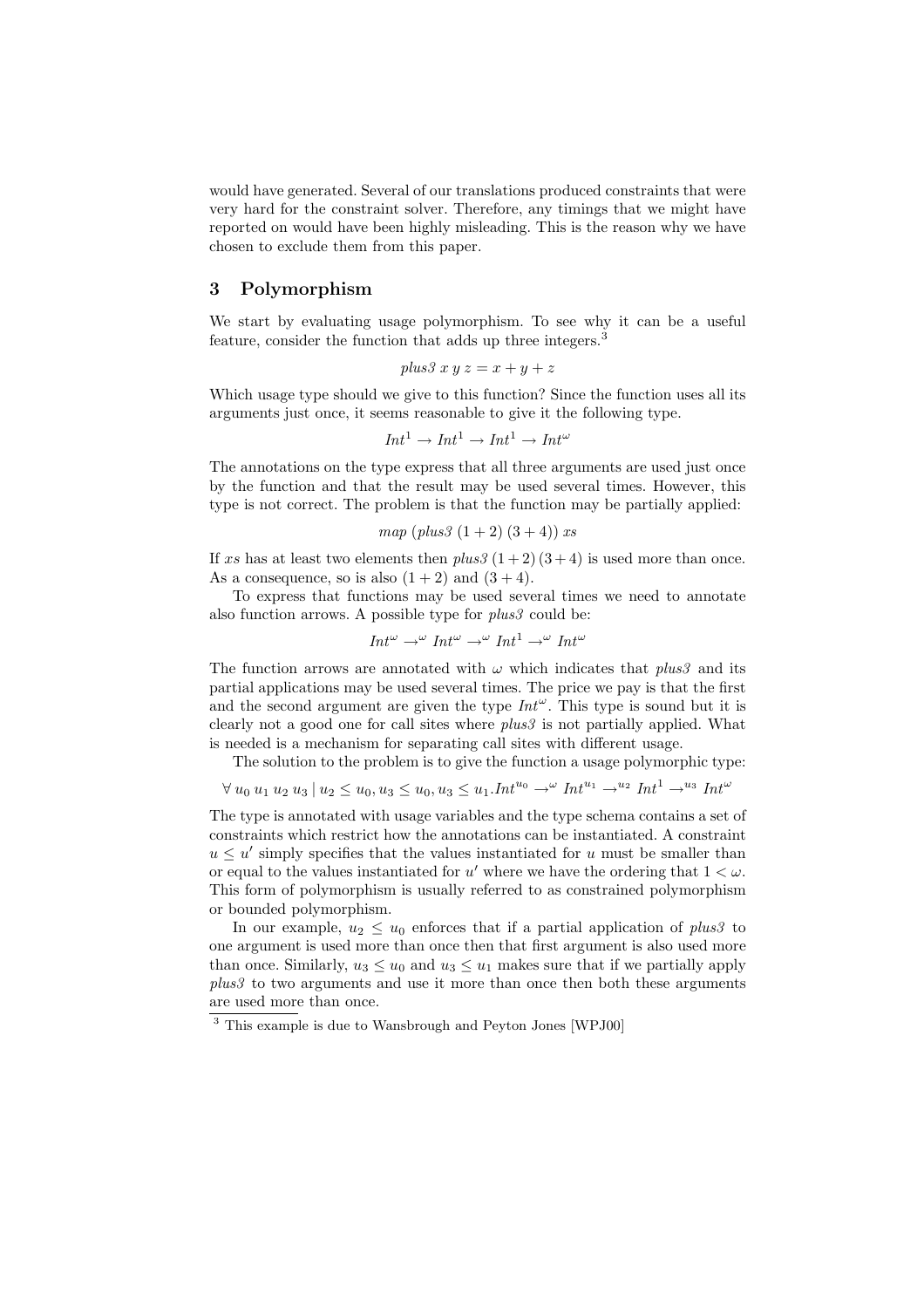#### 3.1 Degrees of Polymorphism

There are many different forms of parametric polymorphism. In this paper we consider three different systems where usage generalization takes place at letbindings.

- An analysis with monomorphic recursion in the style of ML. Intuitively, this gives the effect of a monomorphic analysis where all non-recursive calls have been unwound.
- An analysis with polymorphic recursion [Myc84,Hen93,DHM95]. Intuitively, this gives the effect of the previous analysis where recursion has been (infinitely) unwound.
- An analysis where the form of type schemas are restricted so that generalized usage variables may not be constrained. A consequence of the restriction is that an implementation need not instantiate (i.e., copy) a potentially large constraint set whenever the type is instantiated. Wansbrough and Peyton Jones [WPJ00] suggested this in the context of usage analysis and called it simple usage polymorphism.

With simple usage polymorphism it is not possible to give  $plus3$  the type

$$
\forall u_0 \ u_1 \ u_2 \ u_3 \ | \ u_2 \leq u_0, u_3 \leq u_0, u_3 \leq u_1. Int^{u_0} \to^{\omega} Int^{u_1} \to^{u_2} Int^{1} \to^{u_3} Int^{\omega}
$$

because the generalized variables  $u_0$ ,  $u_1$ ,  $u_2$ ,  $u_3$  are all constrained. Instead we can give it the type

$$
\forall u. Int^{u} \rightarrow^{\omega} Int^{u} \rightarrow^{\omega} Int^{1} \rightarrow^{\omega} Int^{\omega}
$$

where we have unified the generalized variables into one. This type is clearly worse but it gives a degree of context sensitivity. An alternative is to give it a monomorphic type. For example

$$
Int^{\omega} \to^{\omega} Int^{1} \to^{\omega} Int^{1} \to^1 Int^{\omega}.
$$

These types are incomparable and an implementation needs to make a heuristic choice. We use the heuristic proposed by Wansbrough [Wan02] to generalize the types of all exported functions and give local functions monomorphic types.

The analyses include usage subtyping; use an aggressive treatment of algebraic data types and are compatible with separate compilation (i.e., we analyze the modules of the program one by one in the same order as GHC). We discuss and evaluate all these features later on.

#### 3.2 Evaluation

The results are shown in Figure 1, which shows the average effectiveness of each analysis.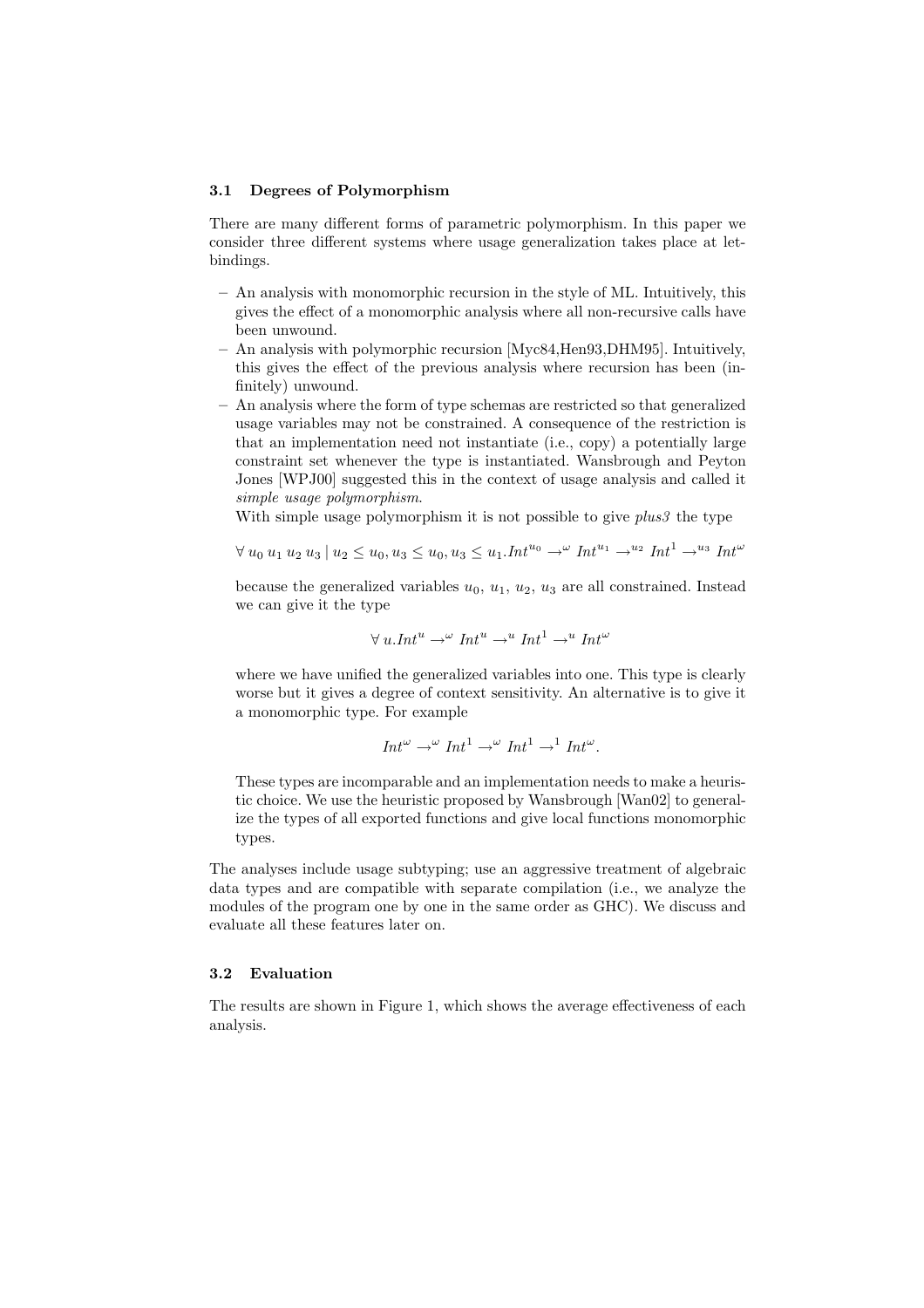

Fig. 1. Measurements of polymorphism

The most striking observation is that the results are very different depending on whether GHC's optimizing program transformations are turned on or off. The effectiveness is much lower with program transformations turned on. While we have yet to make any detailed studies of this phenomenon we here suggest some possible explanations. Firstly, one possible contributor to this phenomenon is GHC's aggressive inliner [PJM99]. There is no need to create closures for the arguments of inlined function calls and thus many targets for the analysis disappears. The net effect is that the proportion of difficult cases (such as closures in data structures and calls to unknown functions) increases which reduces the effectiveness.

Another explanation is strictness analysis [Myc82]. Strictness analysis can decide that the argument of a function is guaranteed to be used at least once (in any terminating computation). In those cases there is no need to suspend the evaluation of that argument. If an argument is used exactly once then it is a target for both strictness and usage analysis. When the strictness analysis (as part of GHC's program transformation) is run first it removes some easy targets.

Our measurements also show that the polymorphic analyses are significantly better than the monomorphic one. Polymorphic recursion turns out to have hardly any effect compared to monomorphic recursion. Simple polymorphism comes half way on unoptimized  $code - it$  is significantly better than monomorphism but significantly worse than constrained polymorphism, which shows that it can serve as a good compromise. This is, however, not the case for optimized code.

The largest surprise to us was that the accuracy of the monomorphic analysis is relatively good. This seems to contradict the results reported by Wansbrough and Peyton Jones [WPJ00] who implemented and evaluated the monomorphic analysis from [WPJ99]. They found that the analysis was almost useless in practice and concluded that it was the lack of polymorphism that caused the poor results. We do not have a satisfactory explanation for this discrepancy.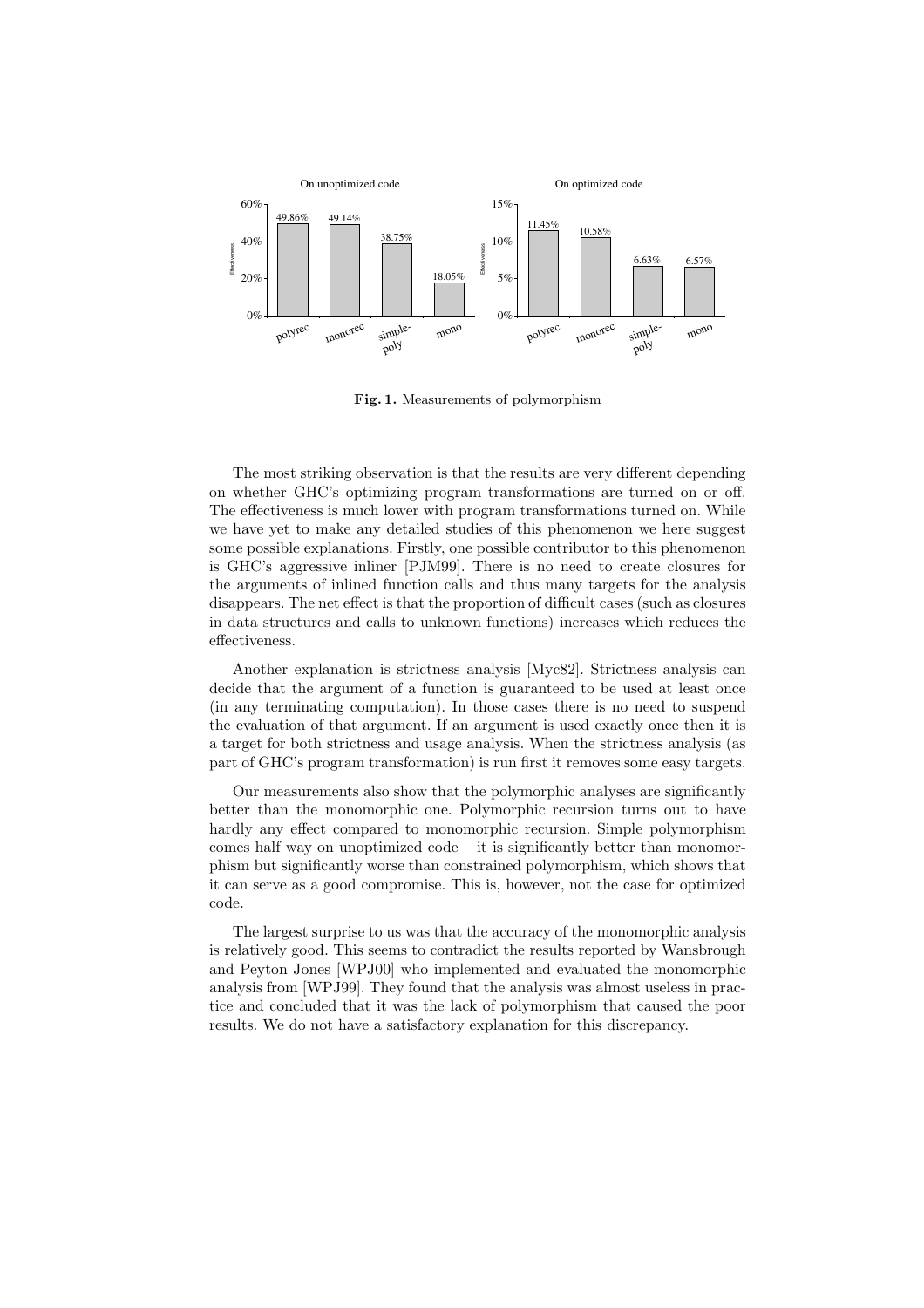## 4 Subtyping

Consider the following code fragment.

$$
let x = u1 + 2 in ...
$$

Here u is the usage annotation associated with the closure for  $1 + 2$ .

The analysis can take  $u$  to be 1 if and only if  $x$  is used at most once. That is assured by giving x the type  $Int^1$ . The type system then makes sure that the program is well typed only if  $x$  is actually used at most once.

If we on the other hand take u to be  $\omega$  then x has the type  $\textit{Int}^{\omega}$ . It is always sound to annotate a closure with  $\omega$  regardless of how many times it is used. We, therefore, want the term to be well typed regardless of how many times  $x$  is actually used. The solution is to let  $Int^{\omega}$  be a *subtype* of  $Int^{1}$ . That is, if a term has the type  $Int^{\omega}$  we may also consider it to have the type  $Int^1$ .

Subtyping makes the system more precise. Consider the function f.

$$
f x y = \mathbf{if} x \ast x > 100 \mathbf{ then} x \mathbf{ else } y
$$

It seems reasonable that we should be able to give it, for example, the type

$$
Int^{\omega} \to^{\omega} Int^{1} \to^{\omega} Int^{1}.
$$

This type expresses that if the result of the function is used at most once then the second argument is used only once. The first argument is, however, used at least twice regardless of how many times the result is used.

To derive this type we must have usage subtyping. Otherwise, the types of the branches of the conditional would be incompatible – x has type  $Int^{\omega}$  and y has the type  $Int^1$ . With subtyping we can consider x to have the type  $Int^1$ .

Without subtyping  $x$  and  $y$  has to have the same type and the type of the function must be

$$
\text{Int}^{\omega} \to^{\omega} \text{Int}^{\omega} \to^{\omega} \text{Int}^{\omega}
$$

which puts unnecessary demands on  $y$ .

Subtyping can also give a degree of context sensitivity. Consider, for example, the following program.

let 
$$
f x = x + 1
$$
  
\n $a = 1 + 2$   
\n $b = 3 + 4$   
\nin  $f a + f b + b$ 

Here, b is used several times and is given the type  $Int^{\omega}$ . Without subtyping nor polymorphism we would have to give  $a$  the same type and the two call sites would pollute each other.

When subtyping is combined with polymorphism it naturally leads to constrained polymorphism. Note, however, that subtyping is not the only source of inequality constraints in a usage analysis. Inequality constraints are also used for the correct treatment of partial application (see Section 3) and data structures. Thus, we use constrained polymorphism also in the systems without subtyping.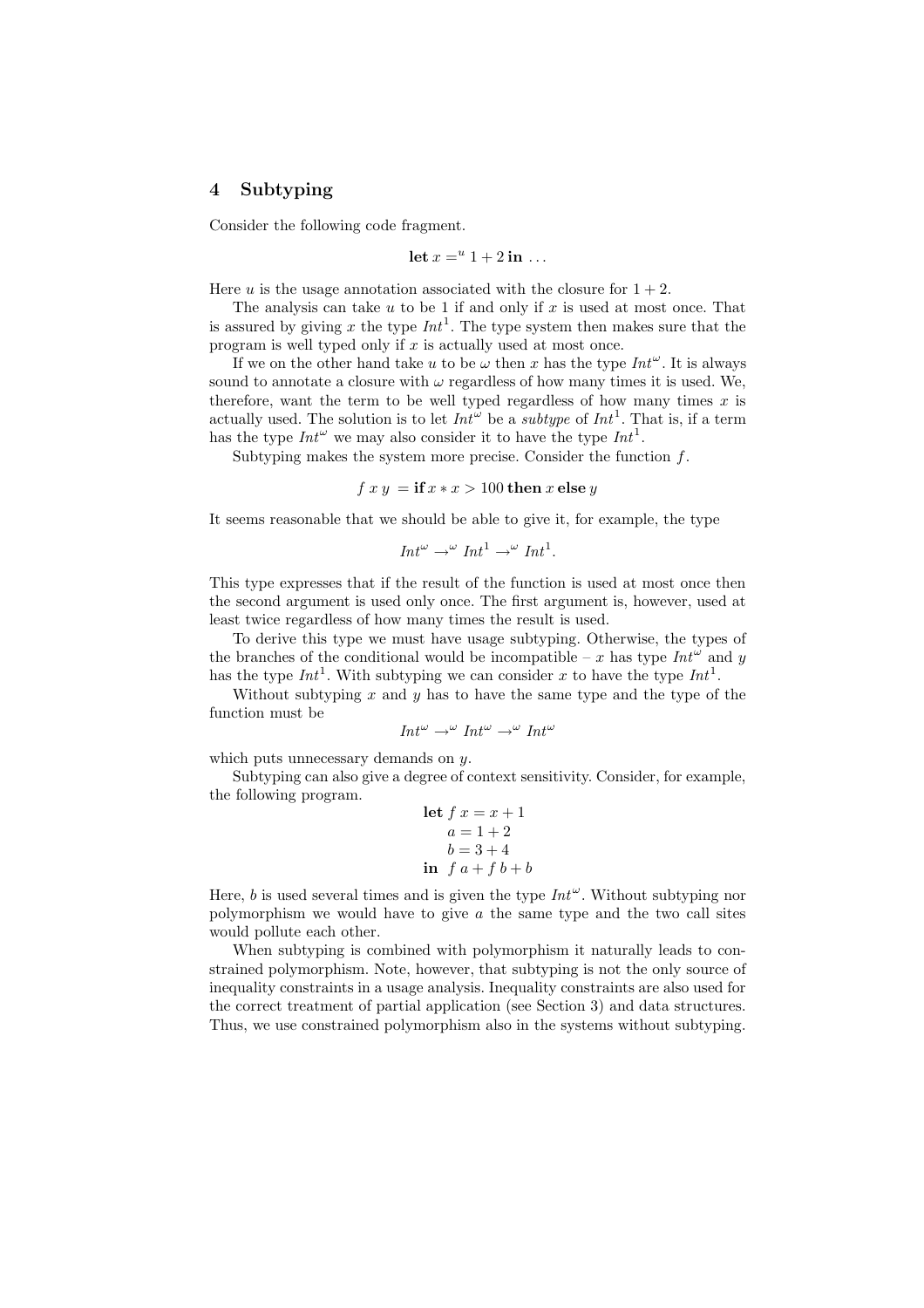

Fig. 2. Measurements of subtyping

#### 4.1 Evaluation

We have evaluated two systems without subtyping  $-$  a polymorphicly recursive and a monomorphic analysis. Both analyses use an aggressive treatment of data types and are compatible with separate compilation. Figure 2 shows the average effectiveness of each analysis. We have included the system with polymorphic recursion and subtyping and the monomorphic system with subtyping from Section 3 for an easy comparison.

The results show that the accuracy of the monomorphic system without subtyping is poor. The precision is dramatically improved if we add subtyping or polymorphism. Our explanation is that both polymorphism and subtyping gives a degree of context sensitivity which is crucial.

The polymorphic system without subtyping is in principle incomparable to the monomorphic system with subtyping. However, in practice the polymorphic system outperforms the monomorphic one. The difference is much smaller when the analyses are run on optimized code which is consistent with our earlier observation that context sensitivity becomes less important because of inlining.

The combination of subtyping and polymorphism has a moderate but significant effect when compared to polymorphic analysis without subtyping. The effect is relatively larger on optimized code. The explanation we can provide is that the proportion of hard cases - which requires the combination – is larger because the optimizer has already dealt with many simple cases.

# 5 Algebraic data types

An important issue is how to deal with data structures such as lists and user defined data types. In this section we evaluate some different approaches.

Let us first consider the obvious method. The process starts with the user defined data types which only depend on predefined types. Suppose  $T$  is such a type.

$$
data T \mathbf{\alpha} = C_1 \mathbf{\tau} | \ldots | C_n \mathbf{\tau}
$$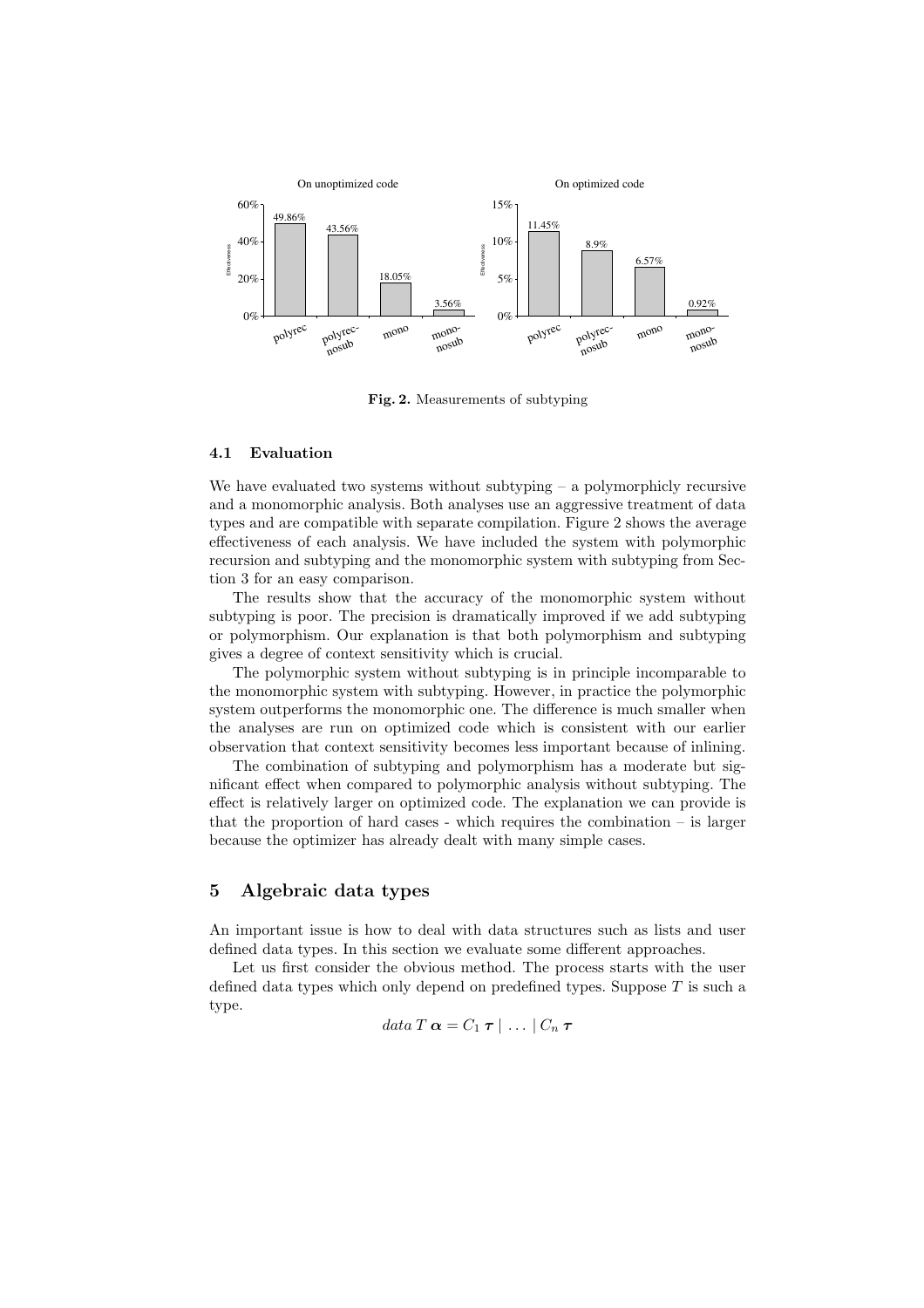The types on the right hand side are annotated with fresh usage variables. If there are any recursive occurrences they are ignored. The type is then parameterized on these usage variables,  $\boldsymbol{u}$ .

$$
data T \mathbf{u} \alpha = C_1 \tau'_1 | \ldots | C_n \tau'_n
$$

Finally, any recursive occurrence of  $T$  is replaced with  $T u$ . The process continues with the remaining types in the type dependency order and when  $T$  is encountered it is replaced with  $T u'$  where  $u'$  is a vector of fresh variables. If there are any mutually recursive data types they are annotated simultaneously.

As an example consider the following data type for binary trees:

data Tree 
$$
\alpha
$$
 = Node (Tree  $\alpha$ ) (Tree  $\alpha$ ) | Leaf  $\alpha$ 

When annotated, it contains three annotation variables:

data Tree 
$$
\langle k_0, k_1, k_2 \rangle \alpha = Node \ (Tree \ \langle k_0, k_1, k_2 \rangle \ \alpha)^{k_0} \ (Tree \ \langle k_0, k_1, k_2 \rangle \ \alpha)^{k_1}
$$
  
 | *Leaf*  $\alpha^{k_2}$ 

This approach is simple and accurate and we used it in all the analyses in the previous sections. The net effect is equivalent to a method where all nonrecursive occurrences in a type are first unwound. As a result the number of annotation variables can grow exponentially. An example of this is the following data type:

$$
data T_0 \langle k_0 \rangle = C Int^{k_0}
$$
  
\n
$$
data T_1 \langle k_0, k_1, k_2, k_3 \rangle = C' (T_0 \langle k_1 \rangle)^{k_0} | C'' (T_0 \langle k_3 \rangle)^{k_2}
$$
  
\n...  
\n
$$
data T_n \langle k_0, \dots, k_m \rangle = C'_n (T_{n-1} \langle \dots \rangle)^{k_0} | C''_n (T_{n-1} \langle \dots \rangle)^{k_{m/2}}
$$

Here  $T_n$  will contain  $O(2^n)$  usage variables.

In practice, the number of required variables sometimes grows very large. The largest number we have encountered was a type in the Glasgow Haskell Compiler which required over two million usage annotations. As a consequence a single subtyping step leads to over two million inequality constraints and our implementation simply could not deal with all those constraints. This problem was the reason for why we had to exclude the program veritas from our study. It is clear that an alternative is needed and we tried two different ones.

The first approach was to put a limit on the number of usage variables which are used to annotate a type. If the limit is exceeded then we simply use each variable several times on the right hand side of the type. We do not try to do anything clever and when we exceed the limit we simply recycle the variables in a round robin manner. This approach leads to ad-hoc spurious behavior of the analysis when the limit is exceeded but maintains good accuracy for small types. We tried this approach with a limit of 100, 10 and 1.

The second approach was to simply annotate all types on the right hand side with only  $\omega$ . The effect is that information is lost when something is inserted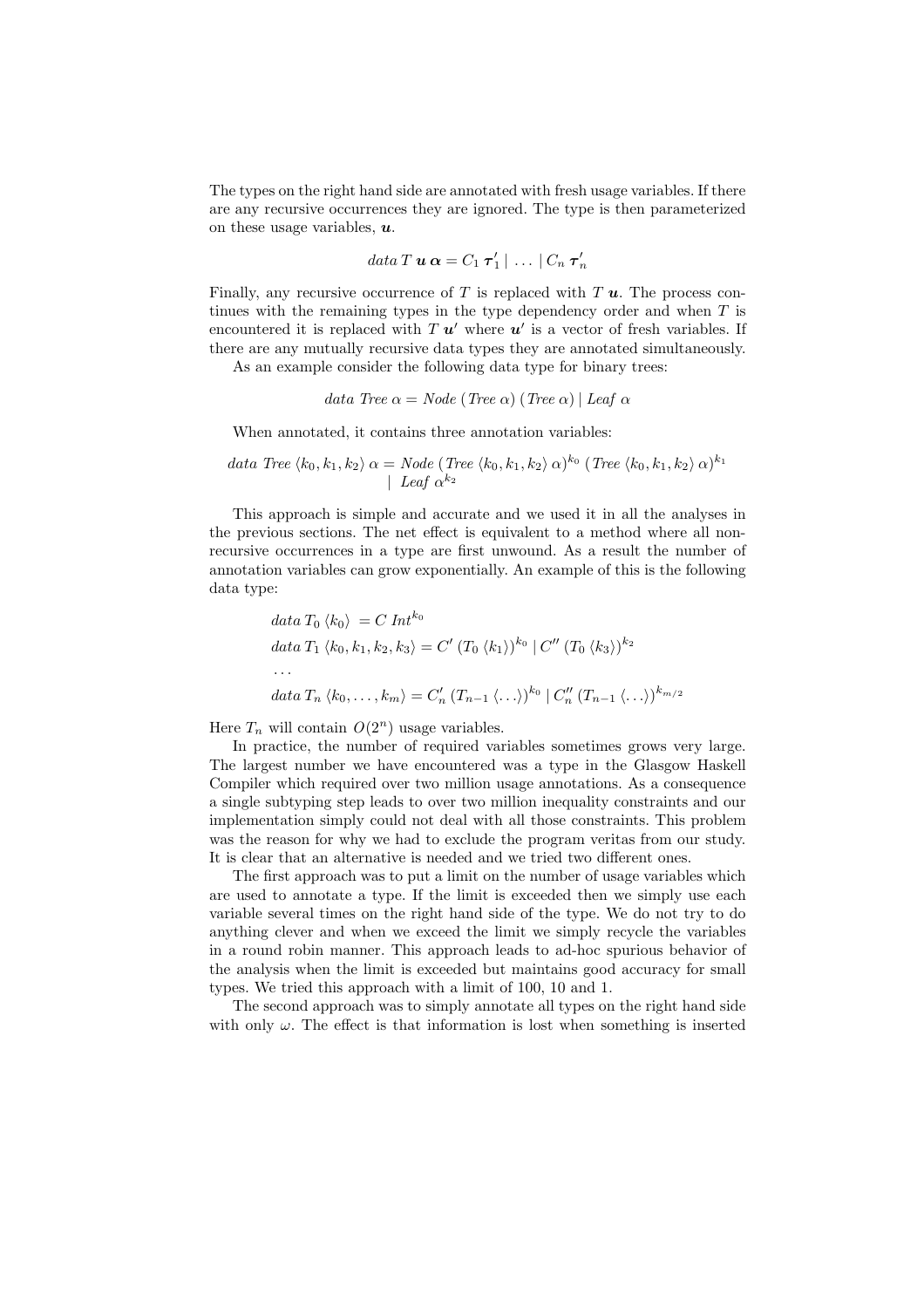

Fig. 3. Measurements of treatments of data types

into a data structure – the analysis simply assumes the worst about its usage. Intuitively this can be thought of as a special case of the approach above where the limit is zero.

All the analyses used for measuring the treatment of data types have subtyping and polymorphic recursion and are compatible with separate compilation.

#### 5.1 Evaluation

The average effectiveness of each analysis is shown in Figure 3.

The results are quite different for optimized and unoptimized code. In the case of unoptimized code there is a clear loss in precision when we limit the number of annotation variables. The loss is quite small when the limit is 100 but quite dramatic when the limit is only 10. Going further and annotating with only one or no variables has a smaller effect.

The situation is different for optimized code. Here there is only a small difference when the number of variables are limited to 100 or 10. But there is a noticeable effect when one or no variables are used.

We believe that this effect stems from Haskell's class system. When Haskell programs are translated into Core each class context is translated to a so called dictionary parameter. A dictionary is simply a record of the functions in an instance of a class. Large classes leads to large records of functions which are passed around at run time. When the number of annotations are limited, it substantially degrades the precision for these records. Presumably, most dictionaries require more than 10 variables but less than 100 which explains the effect for unoptimized code.

These records are often eliminated by GHC's program transformations which tries to specialize functions for each particular instance [Jon94,Aug93]. Thus, in optimized code there are not so many large types which explains why the effect of limiting the number of variables to 10 is quite small.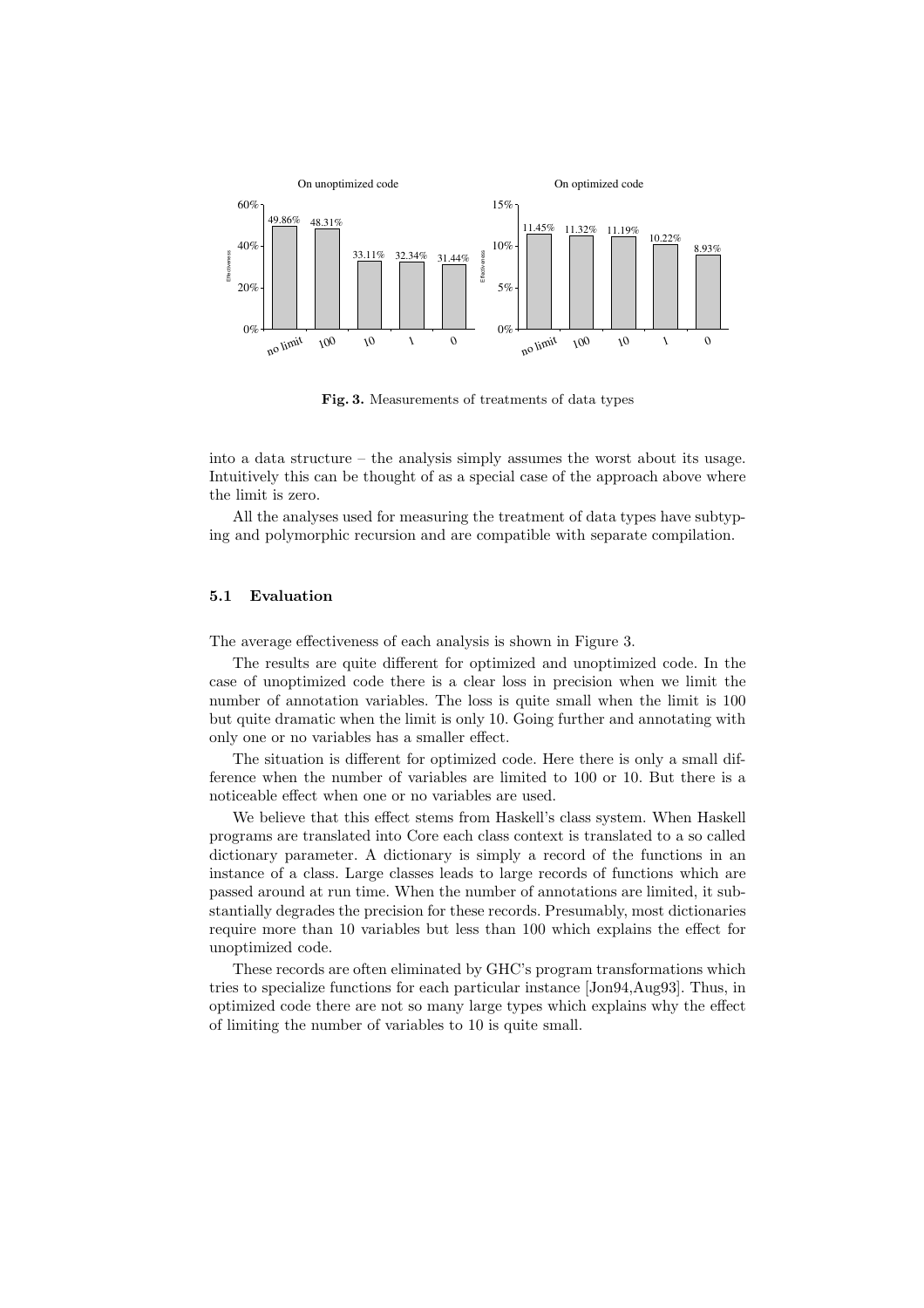#### 6 Whole Program Analysis

So far all the analyses have been compatible with separate compilation. In this section we consider whole program analysis.

Suppose that  $f$  is an exported library function where the closure created for  $x'$  is annotated with u.

$$
f x = \text{let } x' = u x + 1 \text{ in } \lambda y. x' + y
$$

In the setting of separate compilation we have to decide which value  $u$  should take without knowledge of how  $f$  is called. In the worst case,  $f$  is applied to one argument and the resulting function is applied repeatedly. The closure of  $x'$  is then used repeatedly so we must assume the worst and let u be equal to  $\omega$ . We can then give  $f$  the type

$$
Int^{1} \to^{\omega} Int^{1} \to^{\omega} Int^{\omega}
$$

With separate compilation we must make sure that the types of exported functions are general enough to be applicable in all contexts. That is, it must still be possible to annotate the remaining modules such that the resulting program is well typed. Luckily, this is always possible if we ensure that the types of all exported functions have an instance where the positive (covariant) positions in the type are annotated with  $\omega$ . In the type of f this is reflected in that the function arrows and the resulting integer are annotated with  $\omega$ . Wansbrough and Peyton Jones [WPJ00] calls this process pessimization. Further discussion can be found in Wansbrough's thesis [Wan02].

In the setting of whole program analysis this process in unnecessary which improves the result of the analysis. We have chosen to evaluate the effect on two analyses, the polymorphicly recursive analysis with subtyping and the monomorphic analysis with subtyping. Both analyses use the aggressive treatment of data types.

#### 6.1 Evaluation

The average effectiveness for each analysis is shown in Figure 4. They show that whole program analysis improves both analyses significantly on both unoptimized and optimized code.

The effect is greater for the monomorphic analysis. The explanation is that the inaccuracies that are introduced by the pessimization, needed for separate compilation, spreads further in the monomorphic analysis due to the lack of context sensitivity. One can think of pessimization as simulating the worst possible calling context which then spreads to all call sites.

An interesting observation is that there is only a small difference between the polymorphic and the monomorphic whole program analysis for optimized code. The combination of aggressive inlining and whole program analysis almost cancels out the effect of polymorphism.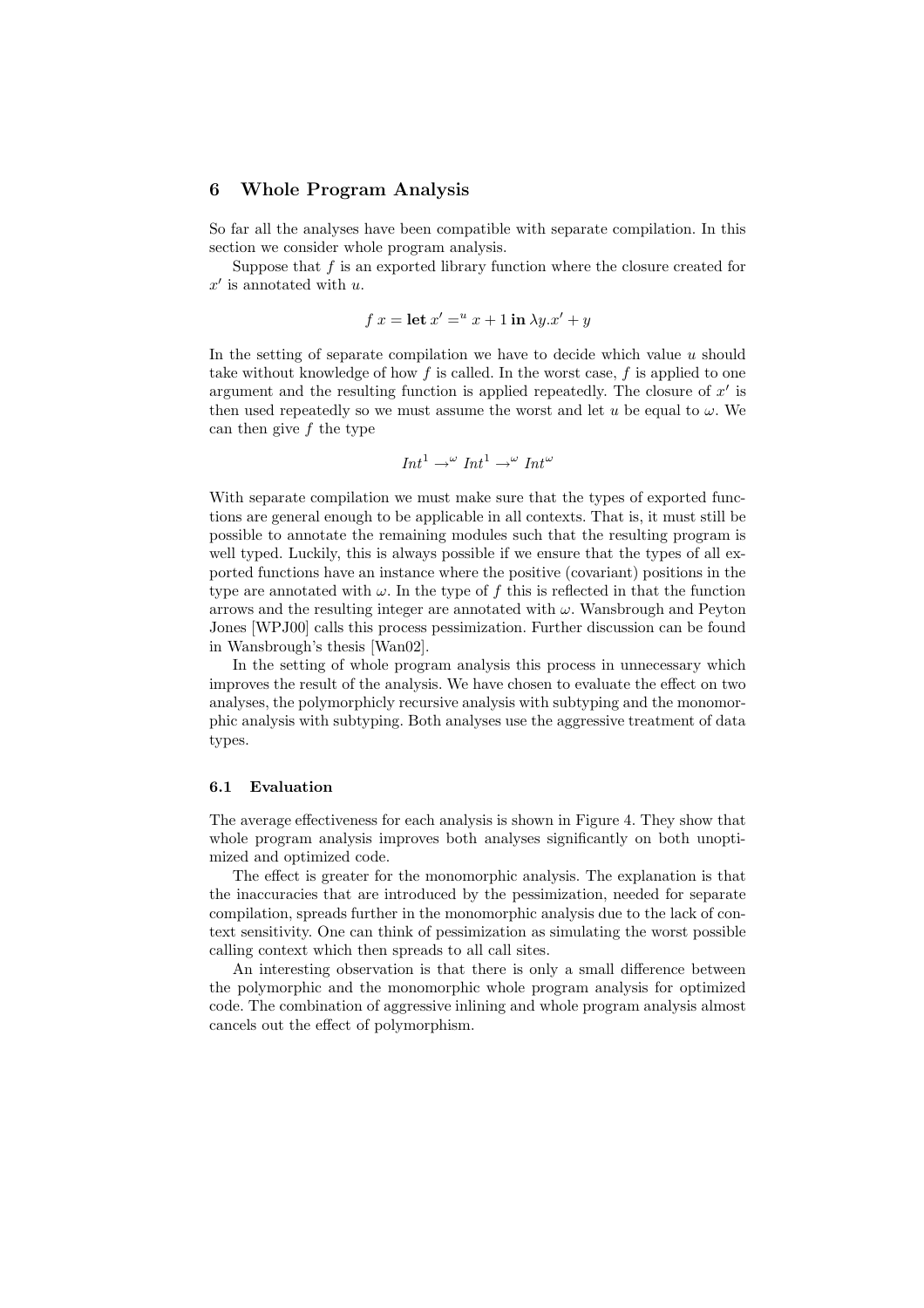

Fig. 4. Measurements of whole program analysis

# 7 Related Work

The usage analyses in this paper build on the type based analyses in [TWM95,Gus98,WPJ99,WPJ00,GS00,Wan02]. The use of polymorphism in usage analysis was first sketched in [TWM95] and was developed further in [GS00] and [WPJ00,Wan02] where simple polymorphism was proposed. Usage subtyping was introduced in [Gus98,WPJ99]. The method for dealing with data types was suggested independently by Wansbrough [Wan02] and ourselves [Ged03]. The method for dealing with separate compilation is due to Wansbrough and Peyton Jones [WPJ99].

The measurements of Wansbrough and Peyton Jones on their monomorphic analysis with subtyping and a limited treatment of data types showed that is was "almost useless in practice". Wansbrough later made thorough measurements of the precision of simple usage polymorphism with some different treatments of data types in [Wan02]. He concludes that the accuracy of the simple usage polymorphism with a good treatment of data types is reasonable which is consistent with our findings. He also compares the accuracy with a monomorphic usage analysis but the comparison is incomplete – the monomorphic analysis only has a very coarse treatment of data types.

Foster et al [FFA00] evaluate the effect of polymorphism and monomorphism on Steensgaard's equality based points-to analysis [Ste96] as well as Andersen's inclusion based points-to analysis [And94]. Their results show that the inclusion based analysis is substantially better than the unification based. Adding polymorphism to the equality based analysis also has a substantial effect but adding polymorphism to the inclusion based analysis gives only a small improvement.

There are clear analogies between Steensgaard's equality based analysis and usage analysis without subtyping. Andersen's inclusion based analysis relates to usage analysis with subtyping. Given these relationships, our results are consistent with the results of Foster et al with one exception – the combination of polymorphism and subtyping has a significant effect in our setting. However, when we apply aggressive program transformations prior to the analysis and run it in whole program analysis mode then our results coincide.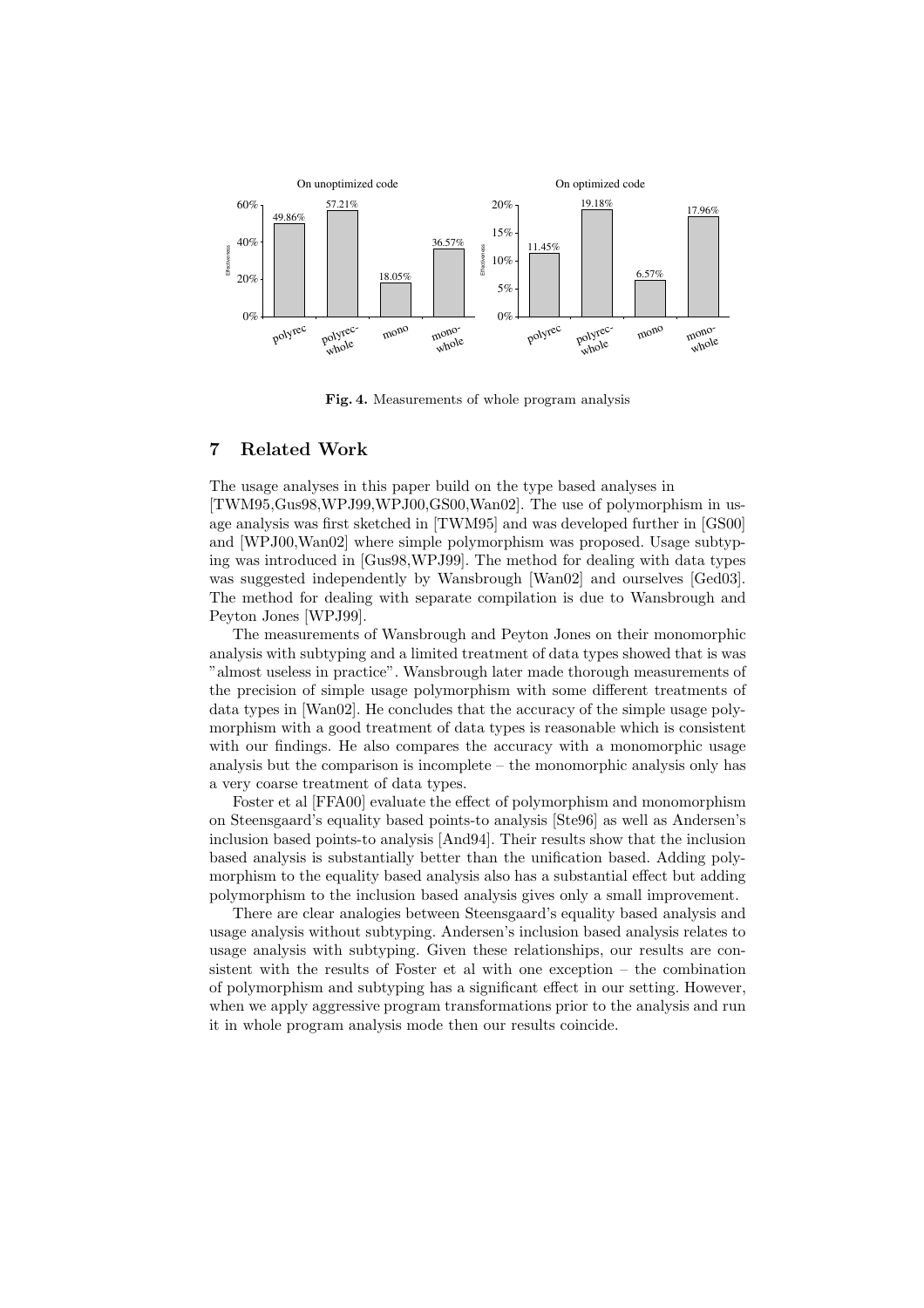# 8 Conclusions

We have performed a systematic evaluation of the impact on the accuracy of four dimensions in the design space of a type based usage analyses for Haskell. We evaluated

- different degrees of polymorphism: polymorphic recursion, monomorphic recursion, simple polymorphism and monomorphism,
- subtyping versus no subtyping,
- different treatments of user defined types, and
- whole program analysis versus analysis compatible with separate compilation.

Our results show that all of these features individually have a significant effect on the accuracy. A striking outcome was that the results depended very much on whether the analyzed programs were first subject to aggressively optimizing program transformations. A topic for future work would be to investigate how much each optimization affects the analysis result.

Our evaluation of polymorphism and subtyping showed that the polymorphic analyses clearly outperform their monomorphic counterparts. The effect was larger when the analyses did not incorporate subtyping. This is not surprising given that subtyping gives a degree of context sensitivity and, thus, partially overlaps with polymorphism. Polymorphic recursion turned out to give very little when compared to monomorphic recursion. For unoptimized code, simple polymorphism (where variables in types schemas cannot be constrained) was shown to lie in between monomorphism and constrained polymorphism.

The measurements also showed that the treatment of data types is important. The effectiveness of the different alternatives turned out to depend on whether the code was optimized or not. We believe that the explanation is coupled to the implementation of Haskell's class system and, thus, that this observation might be rather Haskell specific.

Whole program analysis turned out to have a rather large impact. The effect was greater for monomorphic analysis. The reason is that the conservative assumptions, that have to be made in the setting of separate compilation, have larger impact due to the lack of context sensitivity in monomorphic analysis. In fact, the whole program monomorphic analysis with subtyping was almost as good as the whole program polymorphic analysis with subtyping on optimized programs.

Finally we note that the effectiveness of even the most precise analysis seems quite poor. For unoptimized code the best figure is 57% and for optimized code the top effectiveness is a poor 19%. Is this because we have used an imprecise measure or because of fundamental limitations of the form of usage analysis used in this paper? We leave this question for future investigation.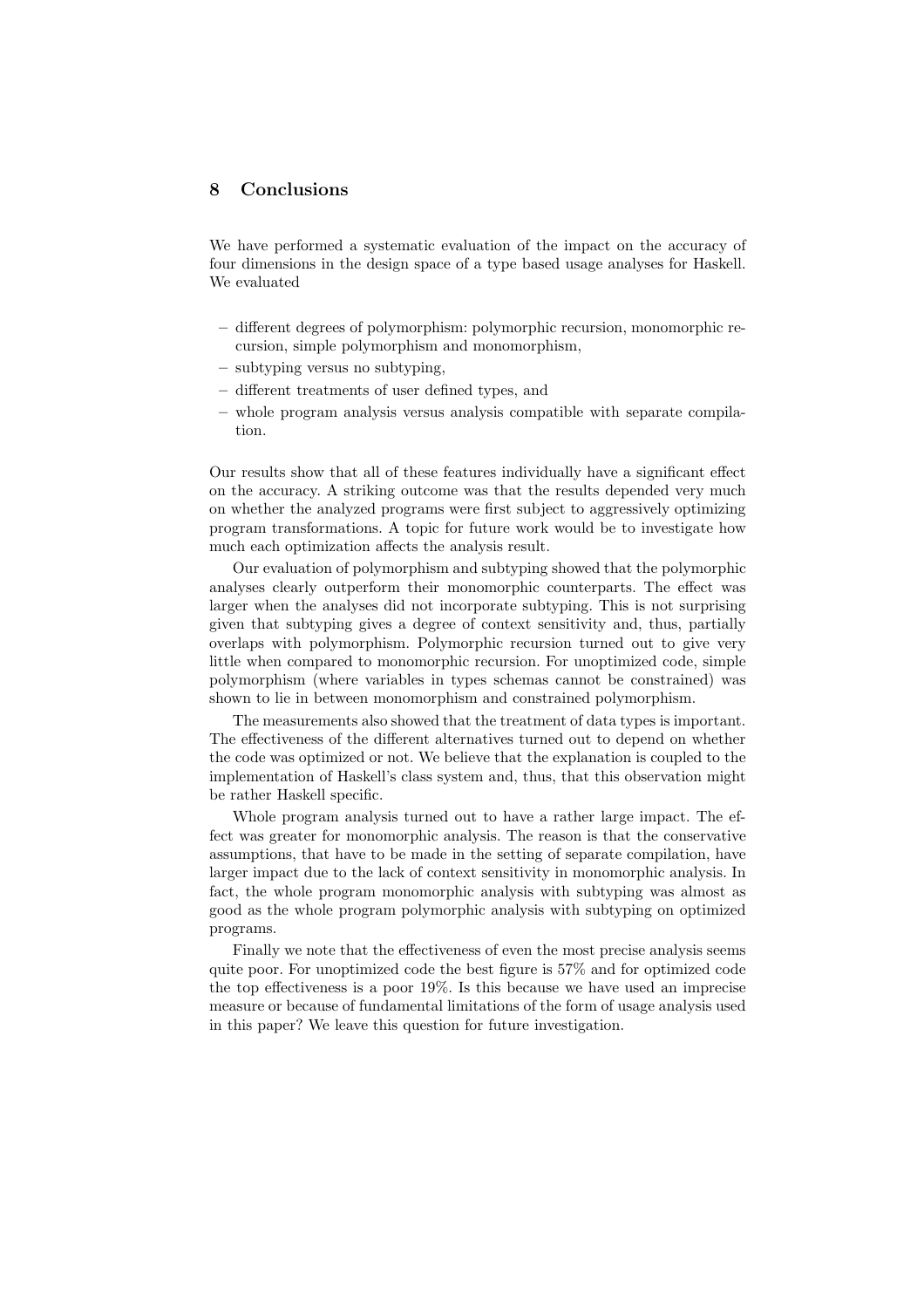## References

- [And94] L. O. Andersen. Program Analysis and Specialization for the C Programming Language. PhD thesis, DIKU, University of Copenhagen, May 1994. (DIKU report 94/19).
- [Aug93] Lennart Augustsson. Implementing haskell overloading. In Functional Programming Languages and Computer Architecture, pages 65–73, 1993.
- [Das00] Manuvir Das. Unification-based pointer analysis with directional assignments. In PLDI'00, pages 35–46. ACM Press, June 2000.
- [DHM95] D. Dussart, F. Henglein, and C. Mossin. Polymorphic recursion and subtype qualifications: Polymorphic binding-time analysis in polynomial time. In SAS'95, September 1995.
- [DLFR01] Manuvir Das, Ben Liblit, Manuel Fähndrich, and Jakob Rehof. Estimating the impact of scalable pointer analysis on optimization. In SAS'01. Springer LNCS 2126, 2001.
- [Fax95] Karl-Filip Faxén. Optimizing lazy functional programs using flow inference. In Proc. of SAS'95, pages 136–153. Springer-Verlag, LNCS 983, September 1995.
- [FFA00] Jeffrey S. Foster, Manuel Fähndrich, and Alexander Aiken. Polymorphic versus monomorphic flow-insensitive points-to analysis for c. In SAS'00, pages 175–198, 2000.
- [FRD00] Manuel Fähndrich, Jakob Rehof, and Manuvir Das. Scalable Context-Sensitive Flow Analysis using Instantiation Constraints. In PLDI'00, Vancouver B.C., Canada, June 2000.
- [Ged03] Tobias Gedell. A Case Study on the Scalability of a Constraint Solving Algorithm: Polymorphic Usage Analysis with Subtyping. Master thesis, October 2003.
- [Ged06] Tobias Gedell. Static analysis and deductive verification of programs. Licentiate thesis, 2006.
- [GS00] Jörgen Gustavsson and Josef Svenningsson. A usage analysis with bounded usage polymorphism and subtyping. In Markus Mohnen and Pieter W. M. Koopman, editors, IFL, volume 2011 of Lecture Notes in Computer Science, pages 140–157. Springer, 2000.
- [GS01] Jörgen Gustavsson and Josef Svenningsson. Constraint abstractions. In PADO II, pages 63–83. Springer Verlag LNCS 2053, 2001.
- [Gus98] Jörgen Gustavsson. A type based sharing analysis for update avoidance and optimisation. In ICFP, pages 39–50. ACM, SIGPLAN Notices 34(1), 1998.
- [Hen93] Fritz Henglein. Type inference with polymorphic recursion. ACM Transactions on Programming Languages and Systems, 15(2):253–289, April 1993.
- [HT01] Nevin Heintze and Olivier Tardieu. Ultra-fast aliasing analysis using CLA: A million lines of C code in a second. In PLDI'01, pages 254–263. ACMPress, June 2001.
- [Jon94] Mark P. Jones. Dictionary-free overloading by partial evaluation. In Partial Evaluation and Semantics-Based Program Manipulation, Orlando, Florida, June 1994 (Technical Report 94/9, Department of Computer Science, University of Melbourne), pages 107–117, 1994.
- [LGH<sup>+</sup>92] J. Launchbury, A. Gill, J. Hughes, S. Marlow, S. L. Peyton Jones, and P. Wadler. Avoiding Unnecessary Updates. In J. Launchbury and P. M. Sansom, editors, Functional Programming, Workshops in Computing, Glasgow, 1992. Springer.